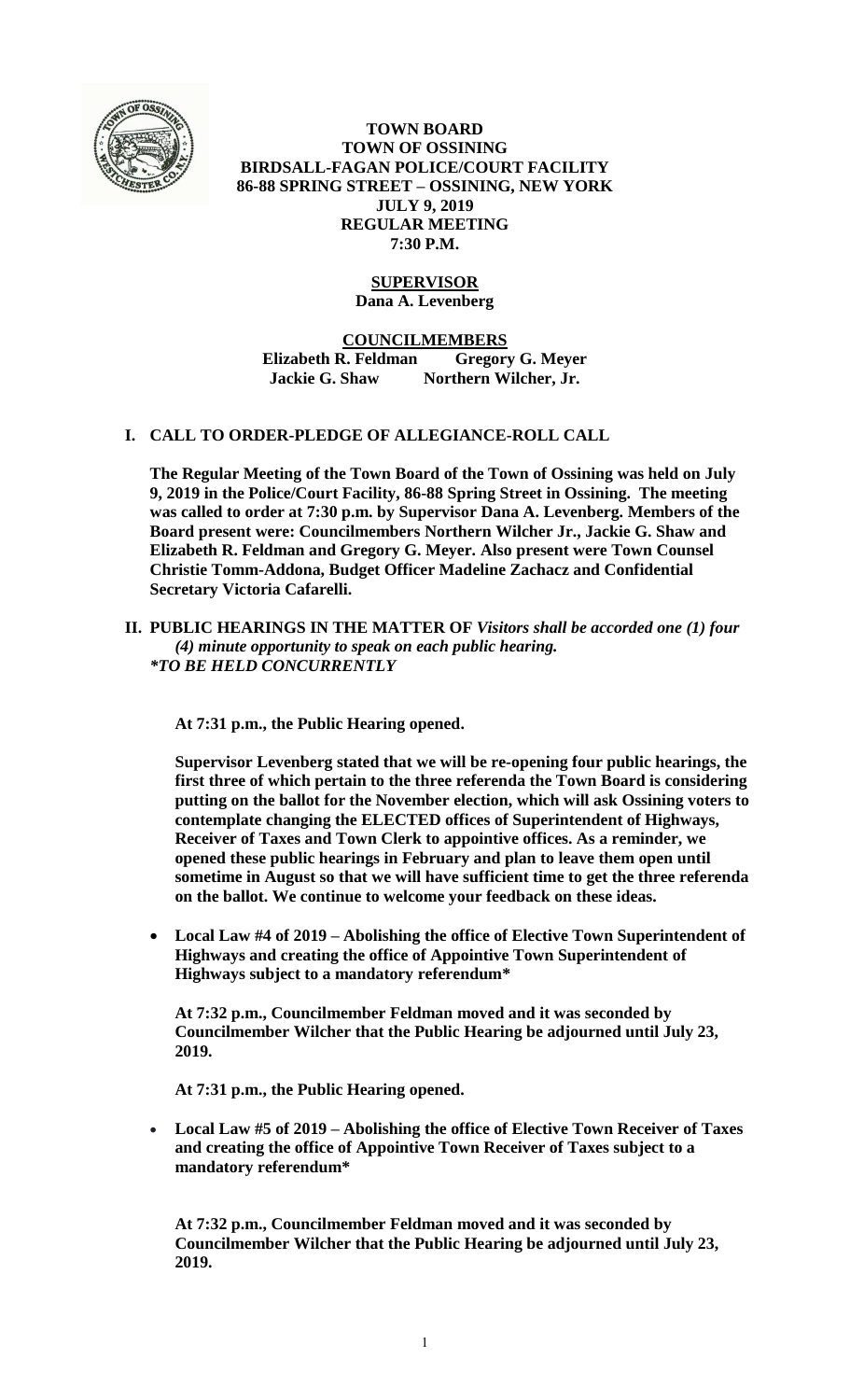**At 7:31 p.m., the Public Hearing opened.** 

 **Local Law #6 of 2019 – Abolishing the office of Elective Town Clerk and creating the office of Appointive Town Clerk subject to a mandatory referendum\***

**Town Counsel Christie Tomm-Addona explained that if the Board were to adopt the local laws they would have to do so more than 60 days before the November election so that we are in compliance with the general municipal law and municipal home rule law. The Board may also make a motion to adjourn the public hearing until their next legislative session.** 

**No one from the public came to speak on these local laws.**

**At 7:32 p.m., Councilmember Feldman moved and it was seconded by Councilmember Wilcher that the Public Hearing be adjourned until July 23, 2019.**

**At 7:33 p.m., the Public Hearing opened.** 

 **Local Law #7 of 2019- Amendments to Chapter 74 of the Town Code entitled "Dogs" to Regulate Registration for and Use of the Town's Dog Parks.**

**Supervisor Levenberg stated that we will also be re-opening the Public Hearing on the draft local law governing the Cedar Lane Dog Park, the Ryder Park Dog Run, and the licensing of Ossining dogs. We have worked with multiple Town and Village department heads, as well as the Recreation Advisory Board, to develop the ideas that have led to the draft local law. We have, and will continue to, solicit input from effected groups as well as the general public on the ideas we have gathered and on the law we have crafted, and we plan to keep this one open for a little while longer as well.** 

**Sharon Brenna Cedar Lane stated that she has used the dog park for about 16 years and she is concerned about the out of town people, especially on weekends. She feels that there is a great advertisement for the Park but there is no control and non residents don't know the rules and regulations of the park. How will this be enforced?**

**Supervisor Levenberg explained that we are considering adjusting the fees overall for licenses. Everyone in the Town/Village of Ossining will pay a fee but there will be a benefit of using the dog park. Residents will have a license tag and a color tag for the use of the dog park. This will help with the administration of the dog licensing and the dog park and it will be easier to enforce because of the color tag. This law will mostly be enforced by neighbors, friends and people who use the dog park.**

**Councilmember Feldman explained that the Police will patrol the area as well to enforce this law. The penalty is \$250.00. There will also be new signage at the dog park to reflect the new regulations.**

**Jeff Miller Belleview Ave. Former President of the dog park stated that when the Town became involved everything fell apart. Mr. Miller feels that the dog park is a fantastic asset to the community.** 

**Supervisor Levenberg agrees that this park is an asset to our community and will rely on community enforcement for the new regulations.**

**At 7:49 p.m., Councilmember Wilcher moved and it was seconded by Councilmember Feldman that the Public Hearing be adjourned until July 23, 2019.**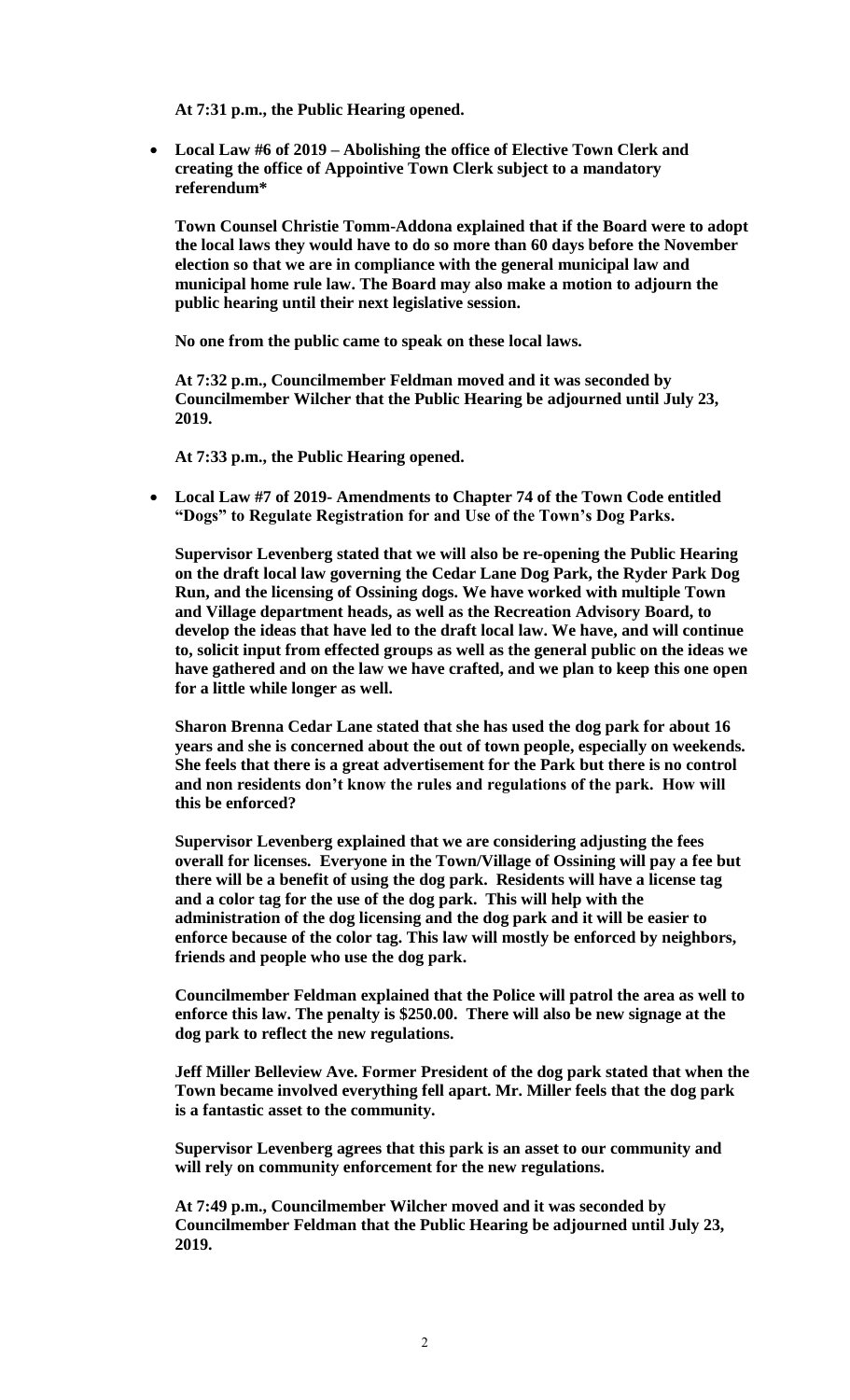### **III.ANNOUNCEMENTS**

**Supervisor Levenberg announced the following:**

**Before we discuss some of the event highlights, I wanted to mention that I participated in a packed press conference yesterday with the County Executive, Town and Village officials and professionals, State and County Legislators and others focused on the State's approval of the county sales tax increase. It is not often so many get together for this topic, but there was bi-partisan support of the increase as we all know it will help us maintain fiscal stability for the County, help with their Moody's band rating in hopes of bringing down the cost of borrowing, help schools and municipalities without relying on Property Tax increases, and support local schools and services. Town of Ossining stands to see and estimated \$133k in Fiscal year 2019 and \$289k in 2020. We hope to use this money to offset infrastructure improvements that would otherwise have to wait, or we would have to borrow to achieve. Thank you to all who worked hard to bring this common sense legislation to fruition.** 

**Tomorrow (Wednesday, July 10th), the Ossining Police Department will be hosting their first of FOUR block parties this summer, and this one will take place on James Street. Got other plans on Wednesday? No worries. Other dates are Wednesday, July 24th (Yale Avenue), Wednesday, August 7th (Croton Avenue), and Wednesday, August 21st (Dale Avenue). All block parties begin at 5PM and wrap up around 7PM. Be sure to bring the youngsters out and enjoy a fun night out courtesy of OPD! Mind, Body, Spirit – Ossining is also going to be represented at the Block Parties – MBSO favorite Sue Radparvar of Studio95 Zumba will be doing a demo at each block party that will be fun for parents and kids. Sue is hosting classes every other Saturday at Louis Engel Park for all ages, so be sure to check out her expertise at the Block Parties and then join in the fun at the park throughout the summer.**

**Then starting this Thursday, July 11th, the [Briarcliff Manor Chamber of](http://briarcliffchamber.org/)  [Commerce](http://briarcliffchamber.org/) will be starting their summer concert series at Law Park, which will take place on four consecutive Thursdays. Come down for some live music and grab some dinner and drinks-- 105 Ten and [Mission Taqueria](https://www.missionpleasantville.com/) will be on site to sell you some yummy snacks and icy drinks to round out the evening. This week, the band "High Five" will take the stage at 7PM.**

**You have another opportunity to get out Thursday night. The next installment of Ferry Sloop's 2019 Summer Music Series will feature singer-songwriter Greg Connors at Shattemuc Yacht Club at 7:30PM. Greg's vocals and guitar will be coupled with special guest Lisa Dodakian on violin. Visit www.ferrysloops.org for more information.**

**Friday, July 12th will feature our second "Food Truck Friday" and 2019 Summer Concert Series installment—Ossining's own Soul Projekt with a special guest singer, will be performing on the Louis Engel Park stage beginning at 7PM, but no need to wait—the food trucks will start slinging at 5PM! This week, come down for Westchester Burger Company, Leila's Crepe Station, the EMB rice ball truck, Aji Limo, and Sing Sing Kill Brewery. It's going to be a great night along the Hudson River and we can't wait to see you there!**

**We also have some awesome Mind Body Spirit-Ossining programs coming up this week, starting with Recess Rocks! On Friday Jul 12th at 3:30PM at Nelson Park (that one is strictly for kiddos). Then on Saturday July 13th, you have 3 choices: join SharQui instructor Solarah Delphi for a belly dancing workout on the Louis Engel Park stage at 9AM, learn Tae Kwon Do with Master Kenyon Winfield of UMAC Briarcliff at the Ryder Park Pavilion at 1PM, and then head back down to Engel Park for Studio95 Zumba with Sue at 4PM! Register in advance to qualify for raffles and giveaways from participating businesses. Visit the Village of Ossining's Recreation page and look for MBSO events coming up!**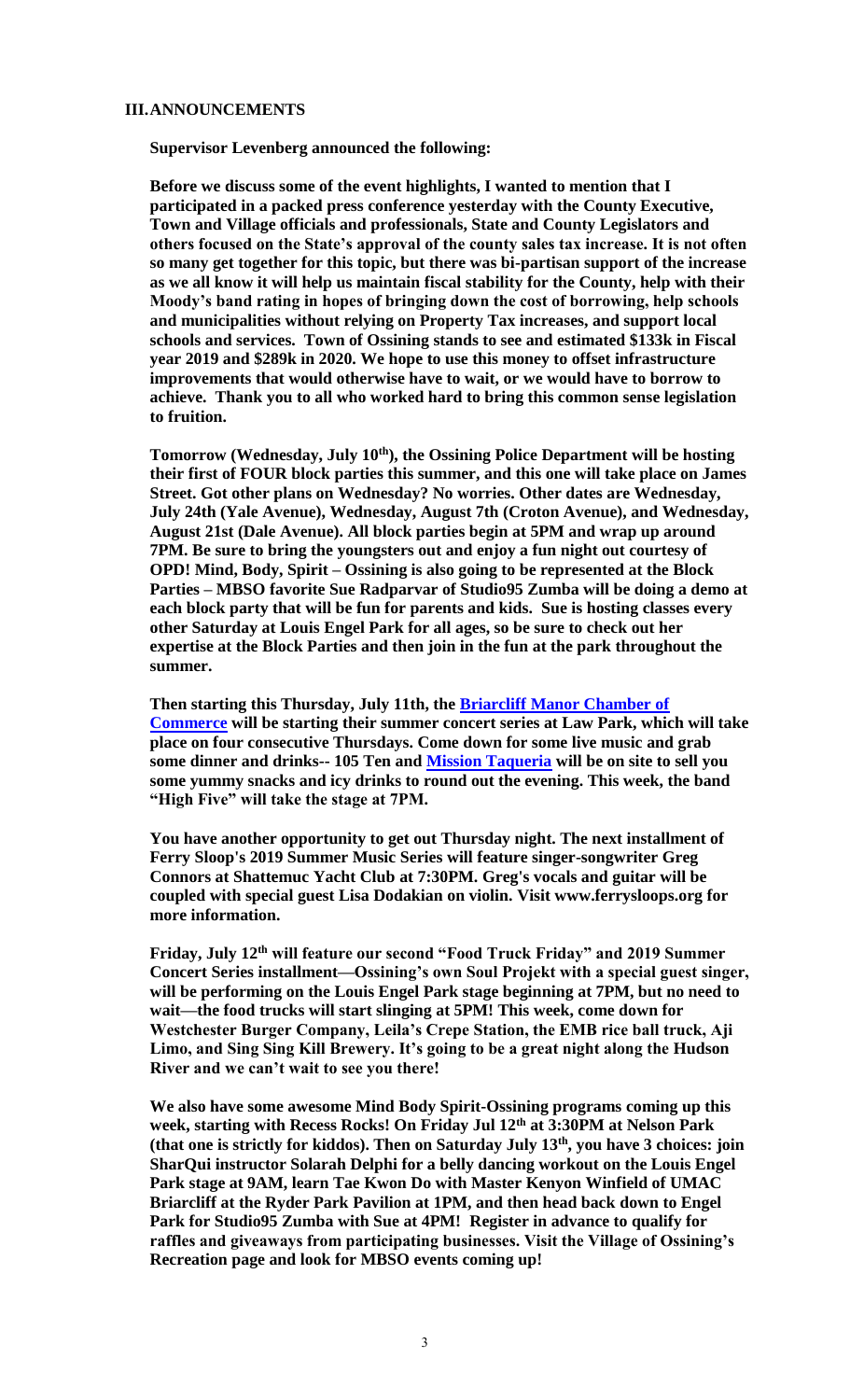**Then on Saturday, July 13th, the Ossining Historic Cemeteries Conservancy will hold another gravestone cleaning, this week at Historic Sparta Cemetery, between 9AM and noon. Wear clothes you won't mind getting a little grubby, and no experience is required. The folks from OHCC will teach you everything you need to know to restore some of Ossining's history to its former glory.**

**On Monday the 15th, more live music! The Roni Ben-Hur Quartet will be at Henry Gourdine Park for a night of jazz down at the Waterfront. Head down at 6:30PM and enjoy some tunes on the Hudson. Not a bad way to start the week.**

**Planning any international travel this summer and in need of a passport? Westchester County has you covered. Timothy C. Idoni, the Westchester County Clerk, and his staff will be visiting Ossining on Tuesday, July 16th; head down to the Community Center between 11AM to 2PM to get your application ready and even take your passport photo! If you have any questions, you can contact the County Clerk's office at (914) 995-3082.**

**Also next Tuesday (the 16th), Westchester County will be holding a job fair at Eastview Middle School targeting school jobs, That's at 350 Main Street in White Plains between 10AM and 2PM. School jobs aren't just for teachers—they are looking for folks who are looking for clerical work, custodial jobs, and more. This event is open to the public, call (914) 995-2501 for more information.**

**A new run of ten minute plays is coming to Westchester Collaborative Theater starting on Friday, July 19th, called "Brand New Shorts." Make sure to get your tickets in advance by visiting [www.wctheater.org.](http://www.wctheater.org/) This program only runs through July 28th, so make sure not to miss it.**

**Finally, please be advised that work is ongoing at the Pocantico River Bridge in Briarcliff Manor. There continue to be delays and closures on Pleasantville Road due to this work—please try to re-route to the extent possible, or check with the Village of Briarcliff Manor for specifics on night work, land/road closures, and expected delays.**

## **IV.LIAISON REPORTS**

### **V. DEPARTMENTAL REPORTS**

#### **VI.PUBLIC COMMENT ON AGENDA ITEMS**

### **VII. BOARD RESOLUTIONS**

### **A. Approval of Minutes-Regular Meeting- June 25, 2019**

**Councilmember Wilcher moved and it was seconded by Councilmember Feldman that the following resolution be approved.**

**Resolved, that the Town Board of the Town of Ossining hereby approves the June 25, 2019 minutes of the Regular Meeting as presented.**

**Motion Carried: Unanimously**

### **B. Approval of Minutes-Special Meeting- July 2, 2019**

**Councilmember Wilcher moved and it was seconded by Councilmember Shaw that the following resolution be approved.**

**Resolved, that the Town Board of the Town of Ossining hereby approves the July 2, 2019 minutes of the Special Meeting as presented.**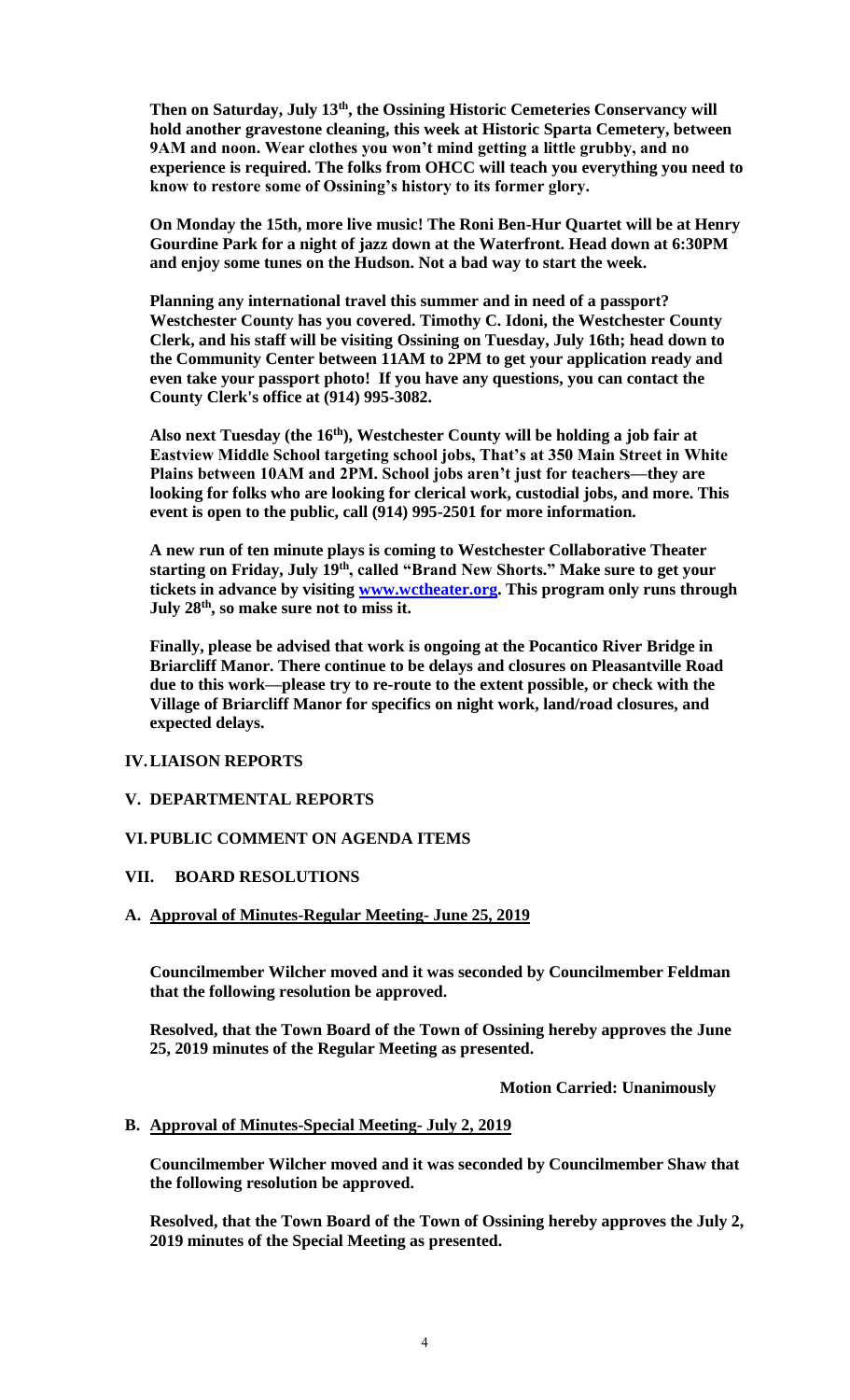**Motion Carried: 4-0-1 Ayes: Shaw, Meyer, Wilcher & Levenberg Abstain: Feldman**

## **C. Approval of Voucher Detail Report**

**Councilmember Wilcher moved and it was seconded by Councilmember Shaw that the following resolution be approved.**

**Resolved, that the Town Board of the Town of Ossining hereby approves the Voucher Detail Report dated July 9, 2019 in the amount of \$447,480.66.**

**Motion Carried: Unanimously**

**D. Order Calling Public Hearing-In the Matter of the Increase and Improvement of Facilities of Consolidated Sewer District In the Town of Ossining, Westchester County, New York**

**Councilmember Wilcher moved and it was seconded by Councilmember Feldman that the following resolution be approved.**

**WHEREAS, the Town Board of the Town of Ossining, Westchester County, New York, has under consideration an increase and improvement of the facilities of Consolidated Sewer District in the Town of Ossining, Westchester County, New York, consisting of the purchase of generators for lift stations, including costs incidental thereto, at a maximum estimated cost of \$100,000; and**

**WHEREAS, it is now desired to call a public hearing on the question of the increase and improvement of the facilities of the Sewer District, in the matter described above, and to hear all persons interested in the subject thereof, concerning the same, in accordance with the provisions of Section 202-b of the Town Law; NOW, THEREFORE, IT IS HEREBY**

**ORDERED, by the Town Board of the Town of Ossining, Westchester County, New York, as follows:**

**Section 1. A public hearing will be held at 86-88 Spring Street, in Ossining, New York, in said Town, on July 23, 2019, at 7:30 o'clock P.M., Prevailing Time, on the question of the increase and improvement of the facilities of the Consolidated Sewer District in the Town of Ossining, Westchester County, New York, in the manner described in the preambles hereof, and to hear all persons interested in the subject thereof, concerning the same, and to take such action thereon as is required or authorized by law.**

**Section 2. The Town Clerk is hereby authorized and directed to cause a copy of the Notice of Public Hearing hereinafter provided to be published once in the official newspaper of the Town, and also to cause a copy thereof to be posted on the sign board of the Town, such publication and posting to be made not less than ten, nor more than twenty, days before the date designated for the hearing.**

**Supervisor Levenberg stated that if you've been following along at home, you know that we are working on many projects all at once! One that has been fast-tracked for this year is to replace the generators at our sewer pump stations—in case of a power outage, service is not interrupted and the sewage pits won't overflow. Unfortunately, many of our generators have seen better days (several were purchased with the original lift station) and the time has come to trade them in. We are planning to issue a bond for this purchase, and as or Sewer Fund is a special district, this borrowing is subject to a permissive referendum. We will open the Public Hearing in 2 weeks, right here, at our Courthouse.** 

**Motion Carried: Unanimously**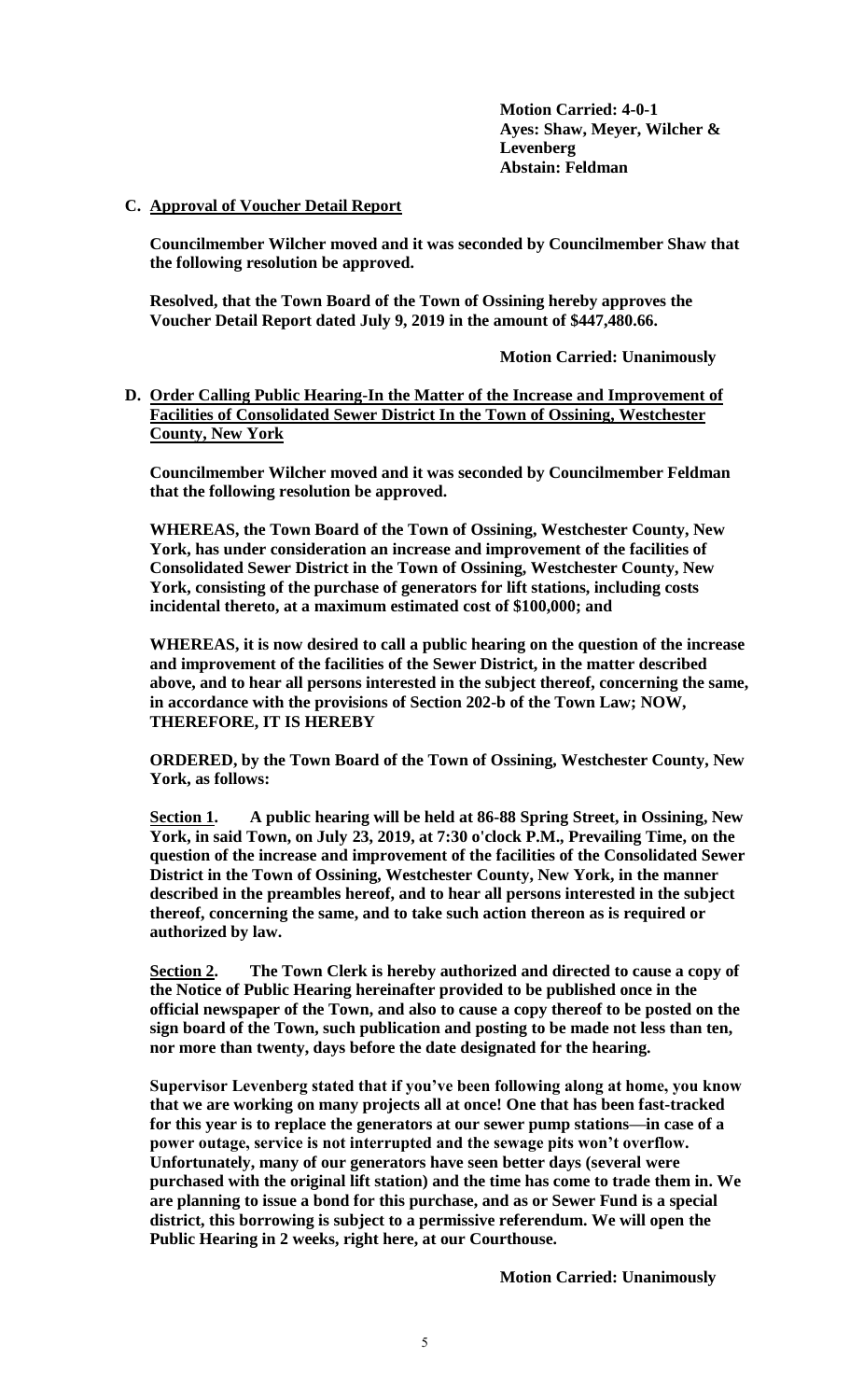**E. Resolution Approving Memorandum of Understanding to Extend Intermunicipal Agreement with the Village of Ossining to Supply Water to the Unincorporated Town**

**Councilmember Wilcher moved and it was seconded by Councilmember Shaw that the following resolution be approved.**

**WHEREAS, the Town of Ossining and the Village of Ossining entered into an agreement effective January 1, 2002 for the Village to supply the unincorporated area of the Town with water, the term of which agreement was 15 years ("2002 Agreement"); and**

**WHEREAS, upon the 2002 Agreement expiring, the Village and Town have entered into extensions of the agreement subject to the same terms as the 2002 Agreement, the most recent extension of which expired on June 30, 2019; and**

**WHEREAS, the Town desires to further extend the 2002 Agreement until August 31, 2019 while the parties negotiate a new agreement; and** 

**NOW THEREFORE BE IT RESOLVED, the Town Board hereby approves a Memorandum of Understanding to extend the 2002 Agreement between the Village and the Town for water supply pursuant to the same terms in the 2002 Agreement until August 31, 2019 and authorizes the Supervisor to execute a Memorandum of Understanding on behalf of the Town, subject to approval by Counsel to the Town as to form.**

**Motion Carried: Unanimously**

## **F. Resolution – Approving Louis Engel Park Stage Application for LNAO (Revised Date)**

**Councilmember Shaw moved and it was seconded by Councilmember Feldman that the following resolution be approved.**

**WHEREAS, at the Town Board's May 28th, 2019 meeting the Town Board adopted a resolution approving the application by the organization LNAO (Losing Not an Option) to hold a music festival consisting of several artists on July 27, 2019, which resolution is attached hereto and incorporated herein; and**

**WHEREAS, the Applicant subsequently amended the application to change the date of the festival to July 20, 2019; and**

**NOW THEREFORE BE IT RESOLVED, that the Town Board hereby amends the May 28th, 2019 resolution solely to the extent of changing the date of the festival from July 27, 2019 to July 20, 2019 and hereby reaffirms the remainder of the resolution as stated therein.**

**Motion Carried: Unanimously**

#### **VIII.CORRESPONDENCE TO BE RECEIVED AND FILED**

### **IX.MONTHLY REPORTS**

**Councilmember Shaw moved and it was seconded by Councilmember Feldman that the following resolution be approved.**

**Resolved, that the Town Board of the Town of Ossining hereby accepts the following monthly reports for the month of June 2019:**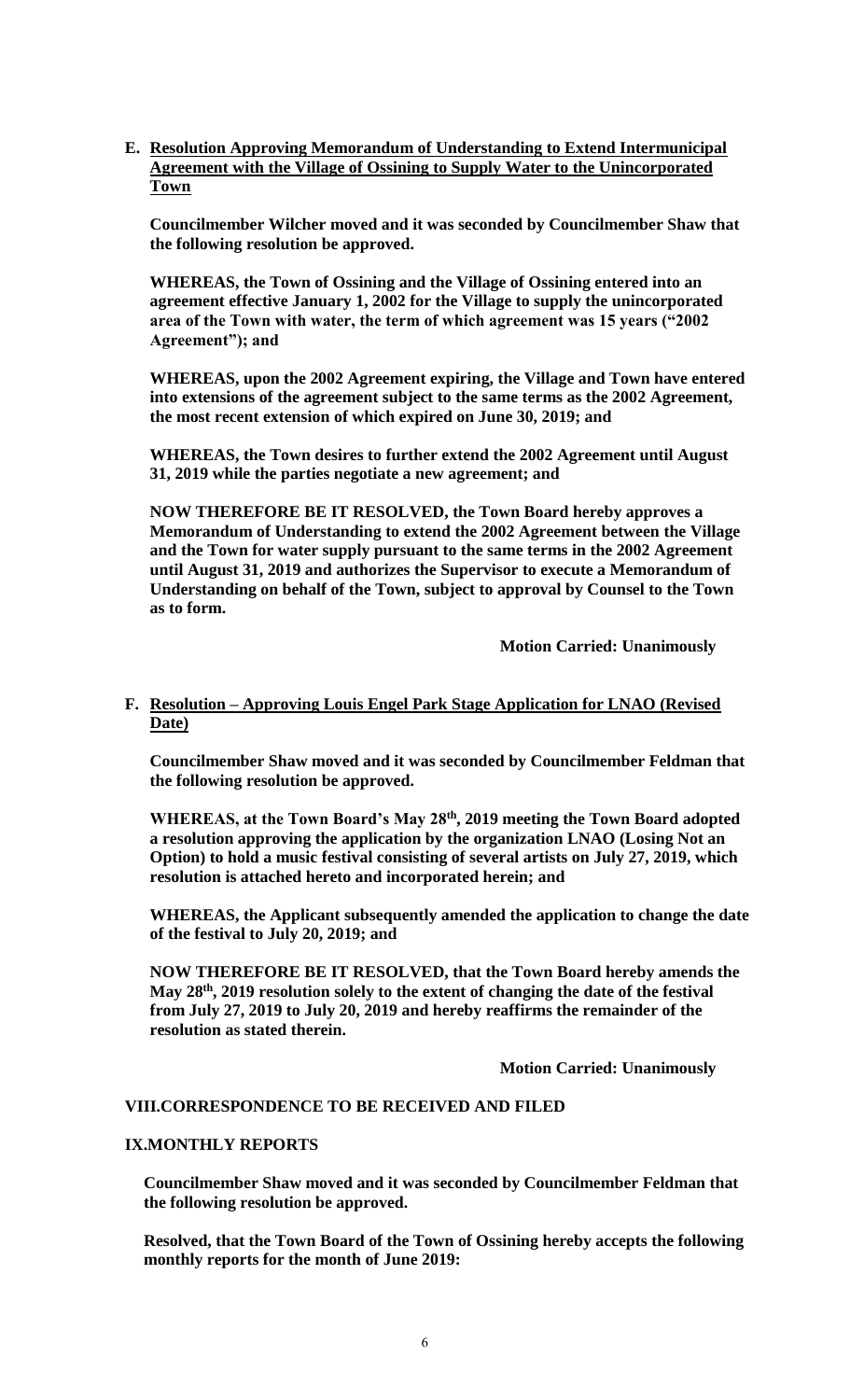- **Town Clerk's Office**
- **Town Supervisor's Office**
- **Town Tax Receiver's Office**
- **Town Building Department**
- **GE Helicopter Report**

## **Motion Carried: Unanimously**

**X.VISITOR RECOGNITION-** *Visitors shall be accorded one (1) four (4) minute opportunity to speak*

**Mr. Warren Spring Valley Road spoke about Local Laws 4, 5 & 6-2019 and would like to get more information regarding these laws.**

**Supervisor Levenberg advised Mr. Warren to visit [www.projectforwardtoo.com](http://www.projectforwardtoo.com/)**

**Sharon Brenna Cedar Lane spoke about the construction at the Sunshine Hospital. Ms. Brenna would like to know where the town stands on the water issue and the blasting at the construction site.** 

**Supervisor Levenberg explained that the Town of New Castle is in control of this project. Supervisor Levenberg stated that the blasting company will be issuing alters and will share as much information as possible through our email blast/Supervisor updates.** 

**Councilmember Feldman explained that they are testing mechanisms in some of the water wells. The town has advocated as far as we can since this is a New Castle project.** 

**Supervisor Levenberg stated that the Department of Health regulates the wells, water quality and septic. Our Engineer and Water Superintendent have told us that this project will not have an effect on our water. All of the water studies can be found online.**

### **XI.ADJOURNMENT –WORK SESSION**

**At 8:25 p.m., Councilmember Wilcher moved and it was seconded by Councilmember Feldman to adjourn tow Work Session.**

#### **Motion Carried: Unanimously**

**Work Session Agenda:**

- **I. Tree Bank Fund- Introduction**
- **II. Solar PILOT- Revisited**

### **XII. ADJOURNMENT –EXECUTIVE SESSION-PERSONNEL & ADVICE OF COUNSEL**

**At 8:54 P.M., Councilmember Feldman motioned to adjourn into Executive Session and Councilmember Shaw seconded.** 

**Motion Carried: Unanimously**

**At 9:45 P.M., Councilmember Shaw motioned to leave Executive Session and Councilmember Feldman seconded.** 

**Motion Carried: Unanimously**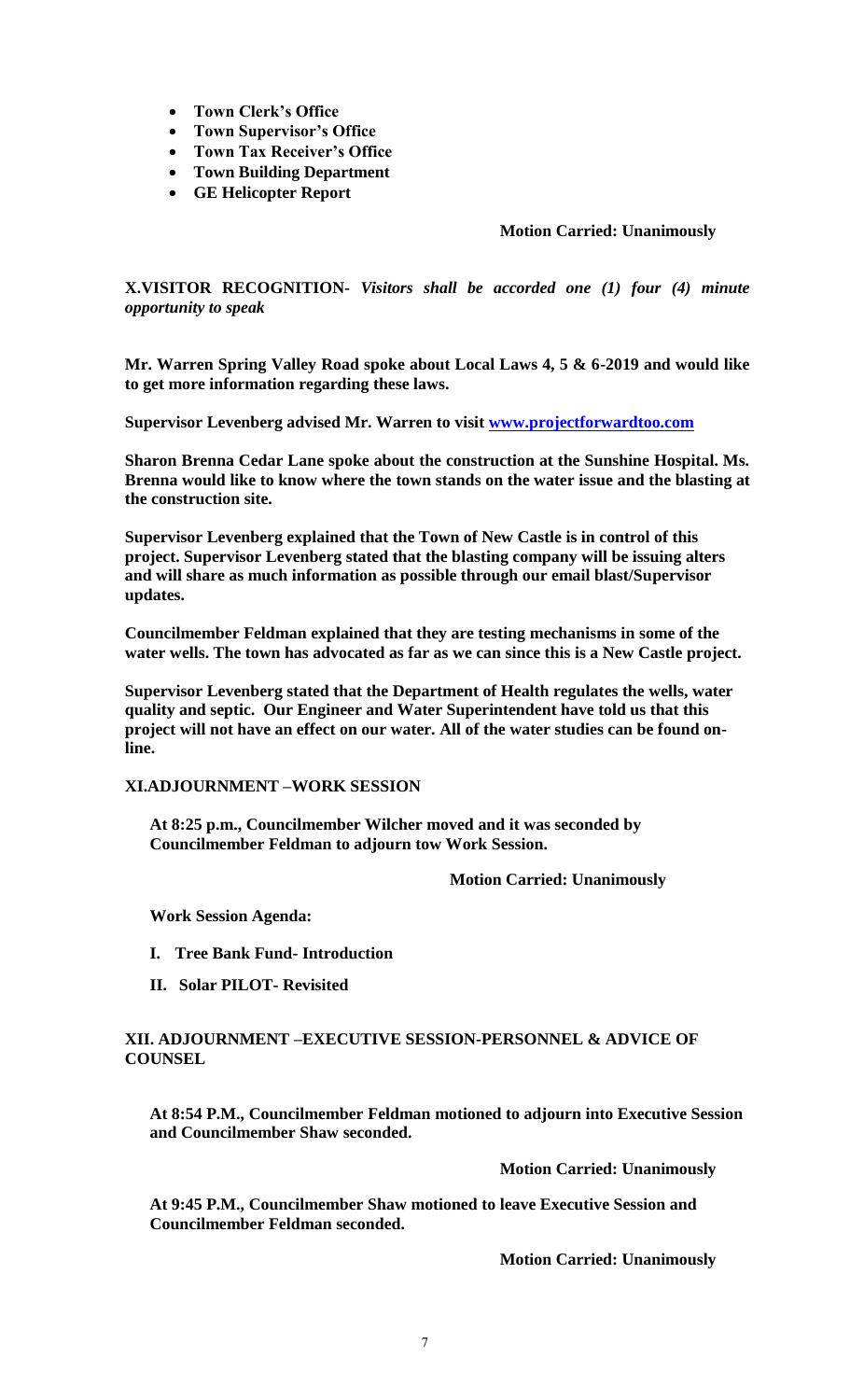**Approved: \_\_\_\_\_\_\_\_\_\_\_\_\_\_\_\_\_\_\_\_\_\_\_\_\_\_\_**

**Town Clerk, Mary Ann Roberts**